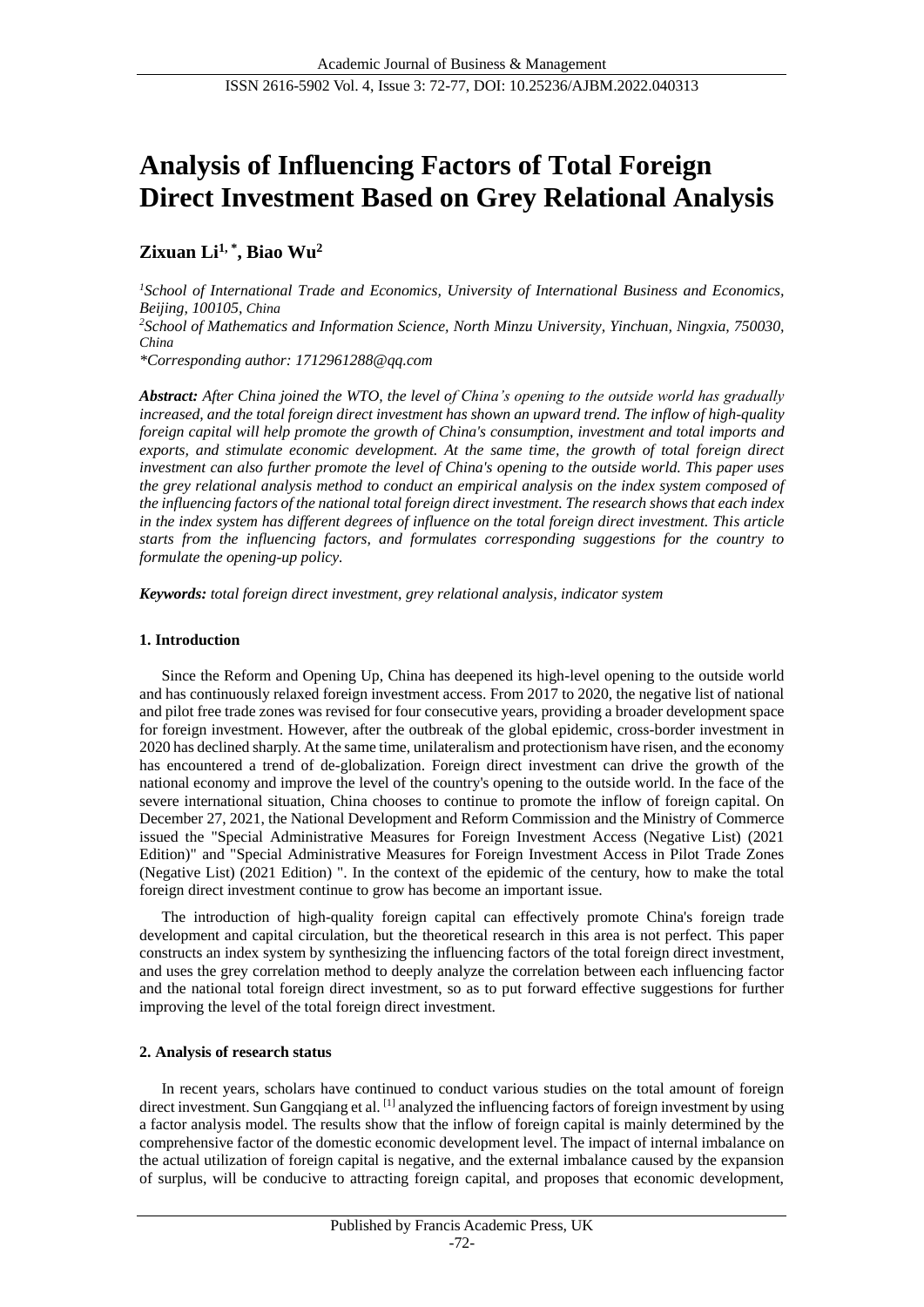appropriate expansion of surplus or reduction of deficit, and maintaining the basic stability of the RMB exchange rate within the equilibrium range can attract foreign capital inflows. Jiang  $Hao^{[2]}$  analyzed the impact of foreign direct investment on industrial upgrading through panel fixed model, random effect model, DEA model, panel threshold regression model, and spatial econometric model. The results show that FDI has an obvious threshold effect on industrial upgrading. There is a significant positive spatial autocorrelation in industrial upgrading, and the spatial spillover effect of foreign direct investment needs to be improved. Zhao Mingyue<sup>[3]</sup> studies the policy-driven and industry productivity of foreign direct investment through the breakpoint regression model and the five-part decomposition of FHK productivity. The effect is more significant. Ma Sirui<sup>[4]</sup> analyzes the impact of tax policies on foreign direct investment through the method of comparative analysis, and puts forward suggestions for foreign direct investment enterprises in China's tax policy at the current stage in connection with China's current specific needs for economic structure development and the objective economic environment.

Chen Can et al.<sup>[5]</sup> analyzed whether foreign direct investment has an impact on the income gap in the Pan-Pearl River Delta region through a fixed-effect regression model, and found that foreign direct investment has a positive correlation with the overall urban-rural income gap in the Pan-Pearl River Delta region. Li Yan<sup>[6]</sup> analyzed the impact of foreign direct investment into Shandong Province on the total employment in the next two years through a time series model, and found that foreign direct investment will have a negative impact on employment in the short term, and the negative impact will gradually tend to zero after three years, and make relevant recommendations. Li Xiaolei<sup>[7]</sup> analyzed the influence and function of foreign direct investment on Hebei's industrial structure through grey relational analysis and regression analysis, and found that foreign direct investment played an important role in Hebei's economic development and promoted the adjustment of industrial structure. Zhang Sen<sup>[8]</sup> analyzed the relationship between FDI and economic development by means of econometric methods such as unit root test and cointegration test, and found that the demand effect of FDI can promote the economic growth of Beijing, and the growth of FDI can help Beijing's import and export trade effect, foreign investment can mobilize the enthusiasm of the labor force. Mao Xiangshi<sup>[9]</sup> analyzed the influencing factors of the location distribution of foreign direct investment in Yunnan Province through a dynamic panel model. The results show that there is a significant positive correlation between the foreign direct investment, market size, and the industrial agglomeration of the three industries with a lag period of one period and the foreign direct investment of cities and prefectures in Yunnan Province, and labor prices have a significant negative correlation with foreign direct investment in cities and states of Yunnan Province. The influence of transportation infrastructure and economic openness on the location distribution of foreign direct investment in Yunnan Province is not significant.

To sum up, at present, scholars have conducted more and wider research on foreign direct investment, and their research results are reflected at the theoretical and empirical levels. Synthesizing the existing literature on foreign direct investment research, we can see that the existing literature has three deficiencies. First, the scope of the study is mostly regional rather than national. Regions also need highquality theoretical guidance for the introduction of foreign capital, but under the international background of a century of changes in the world and the intertwined epidemic of the century, unilateralism and protectionism are on the rise, and economic globalization is encountering adverse currents, thus how can the total amount of foreign direct investment in the country further increase becomes one of the important topics we need to study urgently. The way to increase the total amount of foreign direct investment is different for the whole country and for the region. Therefore, it is more conducive to propose solutions to this issue based on the research on the factors affecting the total amount of foreign direct investment nationwide. Second, some literatures only study the impact of changes in total foreign direct investment on other aspects, but do not study the impact of other aspects on total foreign direct investment. These literatures cannot directly point out the factors affecting the total amount of foreign direct investment, so they cannot directly put forward suggestions for improving the level of foreign investment in the country. Finally, based on the existing literature, it is found that when scholars select indicators, they tend to select multiple indicators in one aspect, and less indicators are selected for corporate tax burden, infrastructure construction and other aspects. Based on the research of the existing literature, this paper overcomes the above three deficiencies, comprehensively selects the influencing factors from various aspects to construct an index system, and calculates the relationship between the total foreign direct investment and each index in the index system through the grey relational analysis method. The correlation degree is analyzed according to the empirical results, which provides a theoretical basis for the country to formulate relevant policies, so as to promote the continuous growth of the total amount of foreign direct investment in the country.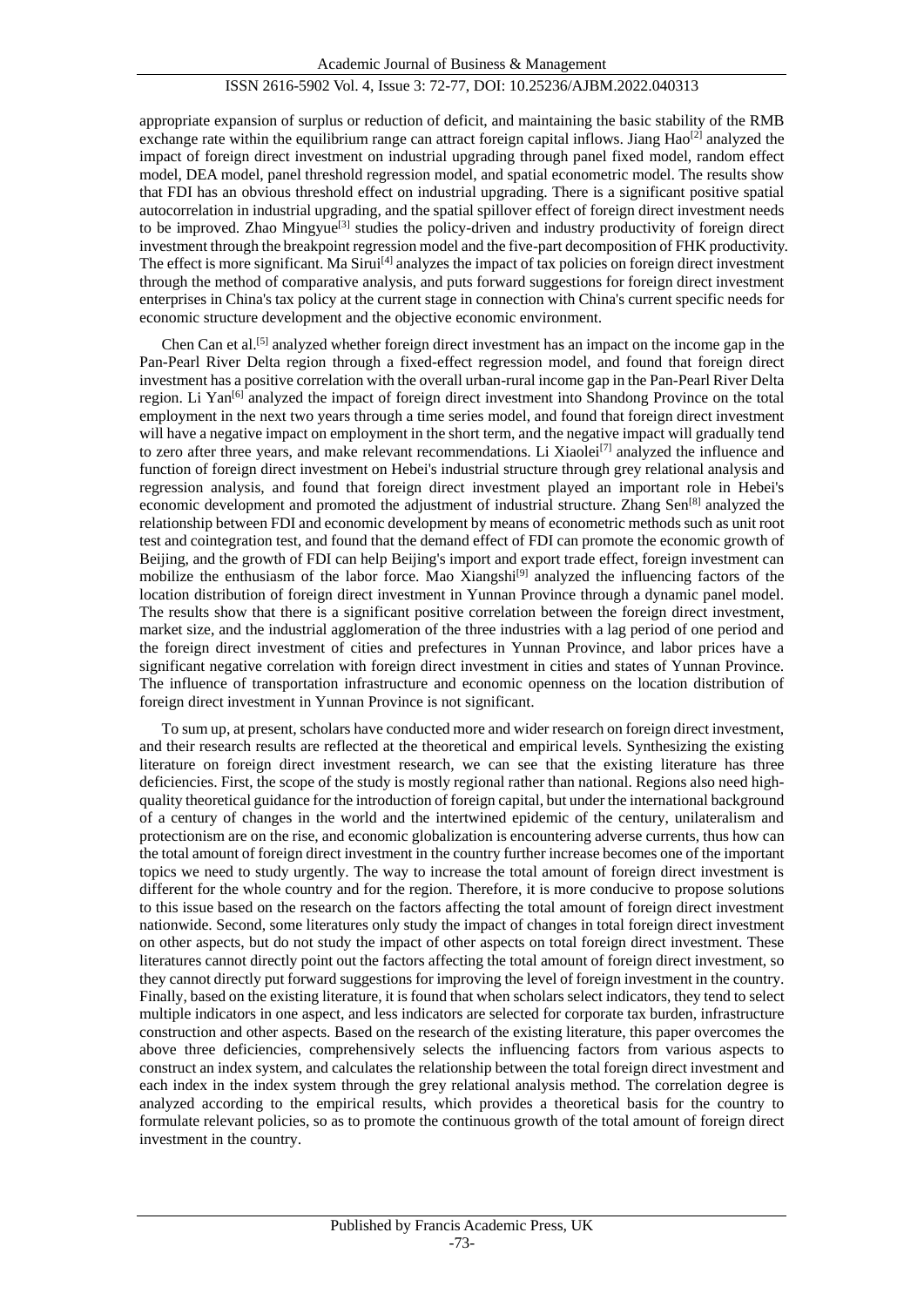#### **3. Data selection**

This paper selects the actual use of foreign capital in the country from 2001 to 2020 as an indicator to reflect the total amount of foreign direct investment in China, selects GDP per capita as an indicator of national economic development, and selects the proportion of three industrial outputs in GDP as an indicator of industrial structure. The total import and export tariffs are used as an indicator to reflect the degree of trade barriers, the proportion of total imports and exports to GDP is selected as an indicator to reflect the degree of trade openness, the number of patent applications granted is selected as an indicator to reflect the technical level, and the average wage of employees in urban non-private units is selected as an index reflecting labor costs, the turnover of goods is selected as an index reflecting infrastructure conditions, and the tax amount of foreign-invested enterprises is selected as an index reflecting tax burden, so as to construct an index system of [Table 1.](#page-2-0) The data comes from the "China Statistical Yearbook", "2021 China Foreign Investment Statistical Bulletin" and "Nanjing Statistical Yearbook". This paper draws on other scholars' research on the factors of total foreign direct investment<sup>[1]</sup>.

<span id="page-2-0"></span>

| target layer                       | feature layer           | Indicator layer                                               |  |
|------------------------------------|-------------------------|---------------------------------------------------------------|--|
| total foreign direct<br>investment | Economic<br>development | GDP per capita (yuan)                                         |  |
|                                    | Industrial structure    | Percentage of primary industry in GDP (%)                     |  |
|                                    |                         | The proportion of secondary industry in GDP $(\%)$            |  |
|                                    |                         | The proportion of the tertiary industry to GDP (%)            |  |
|                                    | Foreign trade           | Total import and export tariffs (100 million yuan)            |  |
|                                    |                         | The proportion of total imports and exports to GDP $(\%)$     |  |
|                                    | Technology              | Number of granted patent applications (pieces)                |  |
|                                    | Labor force             | Average wages of employees in urban non-private units (yuan)  |  |
|                                    | Infrastructure          | Cargo turnover (100 million ton-kilometers)                   |  |
|                                    | Tax                     | Tax amount of foreign-invested enterprises (100 million yuan) |  |

*Table 1: Index System of Factors Influencing Total Foreign Direct Investment*

#### **4. Model options**

This paper studies the correlation between the total foreign direct investment and the index system composed of economic development, industrial structure, foreign trade and so on through the grey correlation analysis method. Grey system theory is a marginal subject founded by Professor Deng Julong of Huazhong University of Science and Technology in 1982. As the most important part of grey system theory, grey relational analysis method aims to obtain the degree of correlation between various factors through quantitative research. Gray system is a system with incomplete information, referred to as gray system. The grey relational method can overcome the shortcomings of traditional mathematical methods, such as: requiring a large amount of data; requiring the sample to obey a typical probability distribution; requiring a linear relationship between each factor data and the system characteristic data. This method has a small amount of calculation, which makes it easy to use, and does not make conflict between quantitative results and qualitative analysis results.

Grey relational analysis judges the closeness of the connection between sequence curves according to the similarity degree of their geometric shapes. In the process of system development, if the trends of the two factors are consistent, that is, the geometric shapes of the curves are similar, the degree of correlation between the two is high; otherwise, it is low.

The steps of grey relational analysis are as follows:

(1) Determine the analysis sequence. The parent sequence is the data sequence that can reflect the behavioral characteristics of the system. Let the parent sequence be

$$
x_0 = \{x_0(k) | k = 1, 2, \cdots n\}
$$

Which  $k$  represents the time. A subsequence is a data sequence composed of factors that affect the behavior of the system. Assuming there is  $m$  a subsequence, let the parent sequence be

$$
\mathbf{x}_0 = \{x_i(k) | k = 1, 2, \cdots, n, i = 1, 2, \cdots, m\}
$$

In this paper, the actual amount of foreign capital used in the country is selected as the parent sequence, and each index value in the index system is used as the subsequence.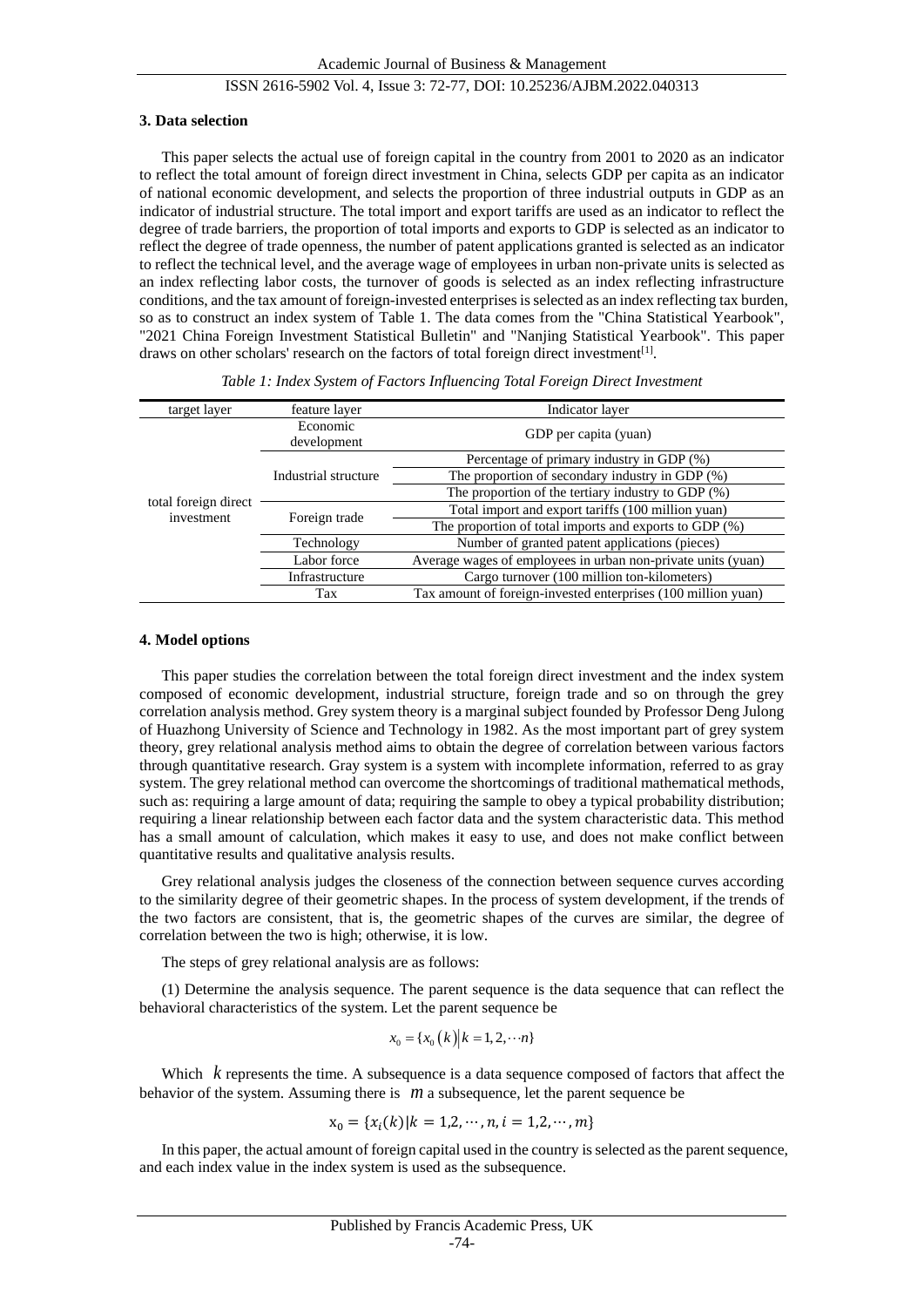(2) Initialize the variable. Due to the different meanings of the factors in the system and the different dimensions of the data, it is difficult to draw correct conclusions when comparing. The variable value range is large and inconsistent, and the calculation needs to be simplified by narrowing the value range. Therefore, this paper preprocesses the data of each indicator before conducting the grey relational analysis. Since each indicator in the indicator system is a positive indicator, the original sequence is initialized in the following way.

$$
x_0(t) = \frac{x_0(t)}{\frac{1}{n}\sum_{t=1}^n x_0(t)}, x_i(t) = \frac{x_i(t)}{\frac{1}{n}\sum_{t=1}^n x_i(t)}
$$

(3) Find the absolute difference sequence of the subsequence and the parent sequence and the twolevel minimum difference and the two-level maximum difference. That is, the absolute difference of the index data is listed  $|x_0(t) - x_s(t)|$ , the minimum difference between  $\min_s \min_t |x_0(t) - x_s(t)|$  the two levels is, and the maximum difference between the two levels is  $\max_{s} \max_{t} |x_o(t) - x_s(t)|$ .

(4) Calculate the correlation coefficient.

$$
\xi_i(k) = \frac{\min_{s} \min_{t} |x_0(t) - x_s(t)| + \rho \max_{s} \max_{t} |x_0(t) - x_s(t)|}{|x_0(k) - x_i(k)| + \rho \max_{s} \max_{t} |x_0(t) - x_s(k)|}
$$

Represents the correlation coefficient between the subsequence  $x_i$  and the parent sequence  $x_0$  at the k moment, which  $\rho \in [0,1]$  is the resolution coefficient. Generally speaking, the larger the resolution coefficient  $\rho$ , the larger the resolution; the  $\rho$  smaller the resolution, the smaller the resolution. This paper takes  $\rho$  it as 0.5.

(5) Calculate the correlation degree. The degree of association reflects the degree of association between the subsequence and the parent sequence at a certain moment. Since there is a correlation number at each moment, the information is too scattered, so the establishment of the correlation index can collect the correlation coefficient at each moment into an average value, which is  $r_i = \frac{1}{n} \sum_{k=1}^{n} \xi_i(k)$ 1 *n*  $r_i = \frac{1}{n} \sum_{k=1}^{n} \xi_i(k)$  called the gray correlation degree.

(6) Sort the grey relational degree. When there is one comparison sequence  $m$ , there is also a gray correlation degree  $m$ , which is arranged according to its value, reflecting the pros and cons of each subsequence to the parent sequence.

#### **5. Empirical Analysis**

This paper selects the total amount of foreign direct investment from 2001 to 2020 as the dependent variable  $x_0$ , selects 10 indicators in the same period as independent variables  $x_1 \sim x_{10}$  (explaining variables), uses MATLAB R2020a to calculate the gray correlation degree of the data, and ranks the gray correlation degree according to the results. The relationship between total foreign direct investment and 10 indicators such as economic development, industrial structure, foreign trade, and technological level is analyzed. The greater the correlation, the closer the relationship between variables.

*Table 2Calculation results of grey relational degree*

| independent variable                          | grey relational degree | sort |  |
|-----------------------------------------------|------------------------|------|--|
| GDP per capita                                | 0.8009                 |      |  |
| The ratio of primary production to GDP        | 0.7032                 | 10   |  |
| Secondary production as a percentage of GDP   | 0.7589                 |      |  |
| The tertiary industry as a percentage of GDP  | 0.8246                 |      |  |
| Total import and export duties                | 0.8995                 |      |  |
| The ratio of total imports and exports to GDP | 0.7106                 |      |  |
| Number of granted patent applications         | 0.7113                 | 8    |  |
| Average salary                                | 0.7914                 | 6    |  |
| Cargo turnover                                | 0.9162                 |      |  |
| Tax amount of foreign-invested enterprises    | 0.8068                 |      |  |

The calculation results are shown in Table 2. According to the calculation results, the correlation between the 10 indicators calculated and the total foreign direct investment exceeds 70%, indicating that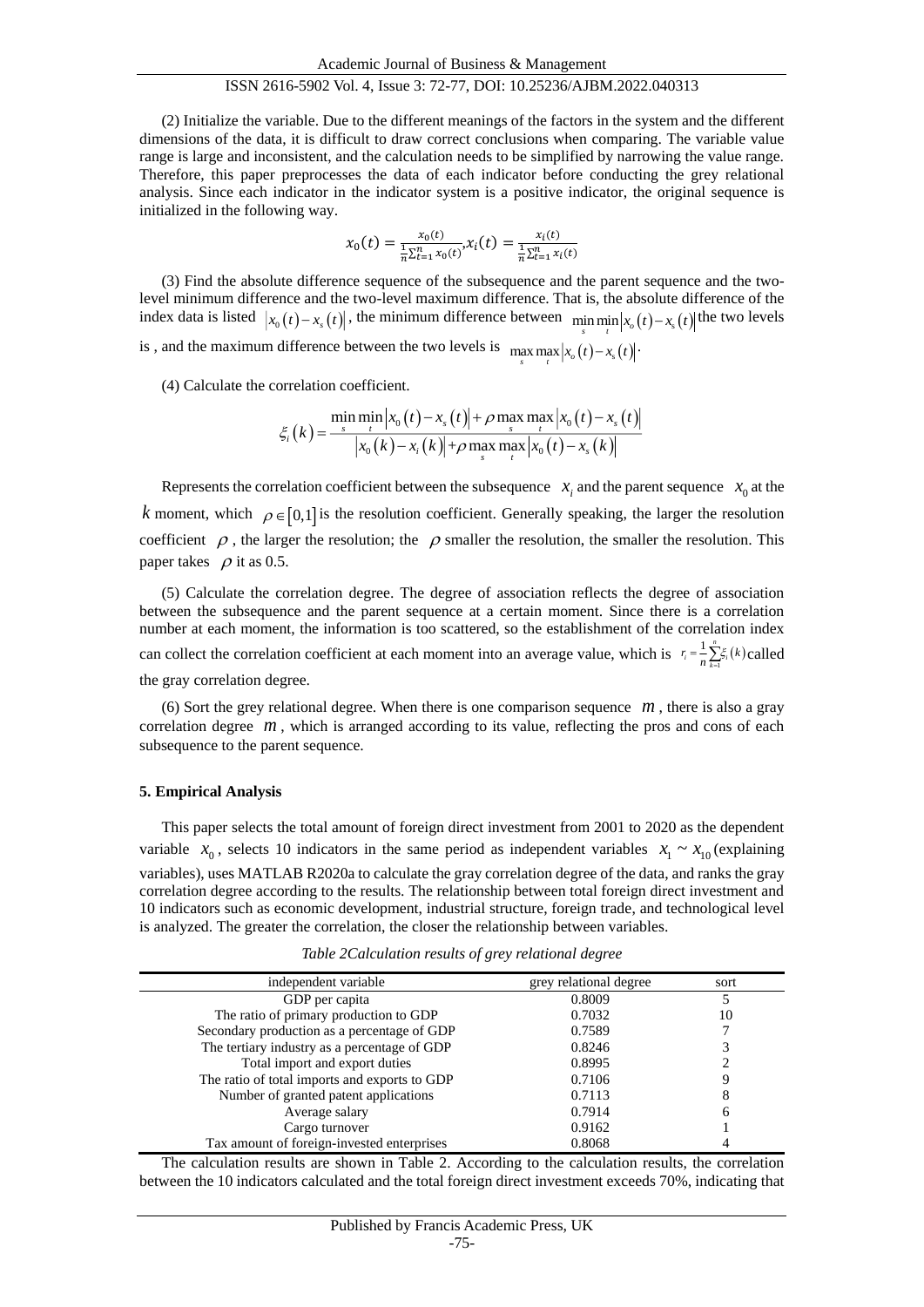these 10 indicators have a relatively close relationship with the total foreign direct investment. The gray correlation between each indicator and total foreign direct investment is ranked as follows: Cargo turnover  $>$  Total import and export duties  $>$  The tertiary industry as a percentage of GDP  $>$  Tax amount of foreign-invested enterprises > GDP per capita > Average wage > Secondary production as a percentage of GDP > Number of patent applications granted > The ratio of total imports and exports to GDP > The ratio of primary production to GDP.

As an indicator of national infrastructure construction, cargo turnover has the highest correlation with total foreign direct investment, indicating that national infrastructure construction, especially in transportation, has a very significant role in promoting foreign direct investment. Since the founding of the People's Republic of China, China has provided a large amount of financial support for infrastructure, and the construction of roads, railways and waterways has been continuously improved. In the future transportation construction, China will be committed to enabling advanced information technology to deeply empower transportation infrastructure, and comprehensively enhance the capabilities of accurate perception, accurate analysis, fine management and meticulous service. Advanced transportation construction can provide foreign investors with a better investment environment and effectively promote the development of foreign trade.

The total import and export tariff, as an indicator reflecting the degree of national trade barriers, has a correlation of 0.8995 with the total foreign direct investment, which is second only to the turnover of goods, indicating that the development of China's foreign trade has a relatively obvious role in promoting foreign direct investment. Since the reform and opening up, China has actively promoted free trade and firmly safeguarded the multilateral trading system. An open trade environment can not only promote the introduction of foreign capital in China, but also improve China's level of opening to the outside world.

The ratio of the tertiary industry to GDP, as an indicator reflecting the national industrial structure, has a high correlation with the total foreign direct investment, indicating that a reasonable industrial structure plays a greater role in promoting foreign direct investment. In recent years, China has accelerated the upgrading of traditional industries and vigorously developed the tertiary industry with high added value. In the future, we should continue to focus on the encouragement and support for the tertiary industry, and promote the introduction of foreign capital by optimizing the industrial structure.

#### **6. Conclusion recommendations**

From 2001 to 2020, the actual use of foreign capital in the country showed an overall growth trend. This paper selects 10 indicators related to economic development, industrial structure, degree of trade barriers, degree of trade openness, technical level, labor cost, infrastructure and tax burden, and constructs an indicator system. Empirical analysis shows that there is a close relationship between the 10 indicators in the indicator system and the total amount of foreign direct investment in the country. Starting from several influencing factors of total foreign direct investment, this paper puts forward effective suggestions to promote the steady growth of total foreign direct investment.

(1) Optimizing the foreign direct investment environment

The foreign direct investment environment includes two parts: soft environment and hard environment. The hard environment mainly includes infrastructure construction and technology. In terms of infrastructure construction, we should focus on the construction of railways, highways, airports and other transportation methods to improve transportation efficiency and provide better conditions for foreign investment. In terms of science and technology, scientific and technological innovation should be continuously encouraged to improve the utilization rate of foreign capital and attract more foreign capital. The soft environment mainly includes the degree of opening to the outside world. We should optimize the national treatment plus negative list management system, and promote the implementation of wider and deeper opening to the outside world. Under the premise of coordinating security and development, the negative list for foreign investment access shall be reasonably reduced.

(2) Reasonably reduce the tax burden of foreign-invested enterprises and reduce foreign trade barriers

High tariffs and high corporate income tax are two factors hindering the growth of total foreign direct investment. In order to attract more high-quality foreign investment into China, the taxation of foreignfunded enterprises should be reasonably reduced, and the taxation structure should be optimized at the same time. For foreign-funded enterprises in high value-added industries, such as: finance, new energy vehicles, etc., a higher degree of tax incentives should be given. Appropriately lowering tariffs to lower trade barriers and improving the trade conditions faced by foreign-funded enterprises can also effectively